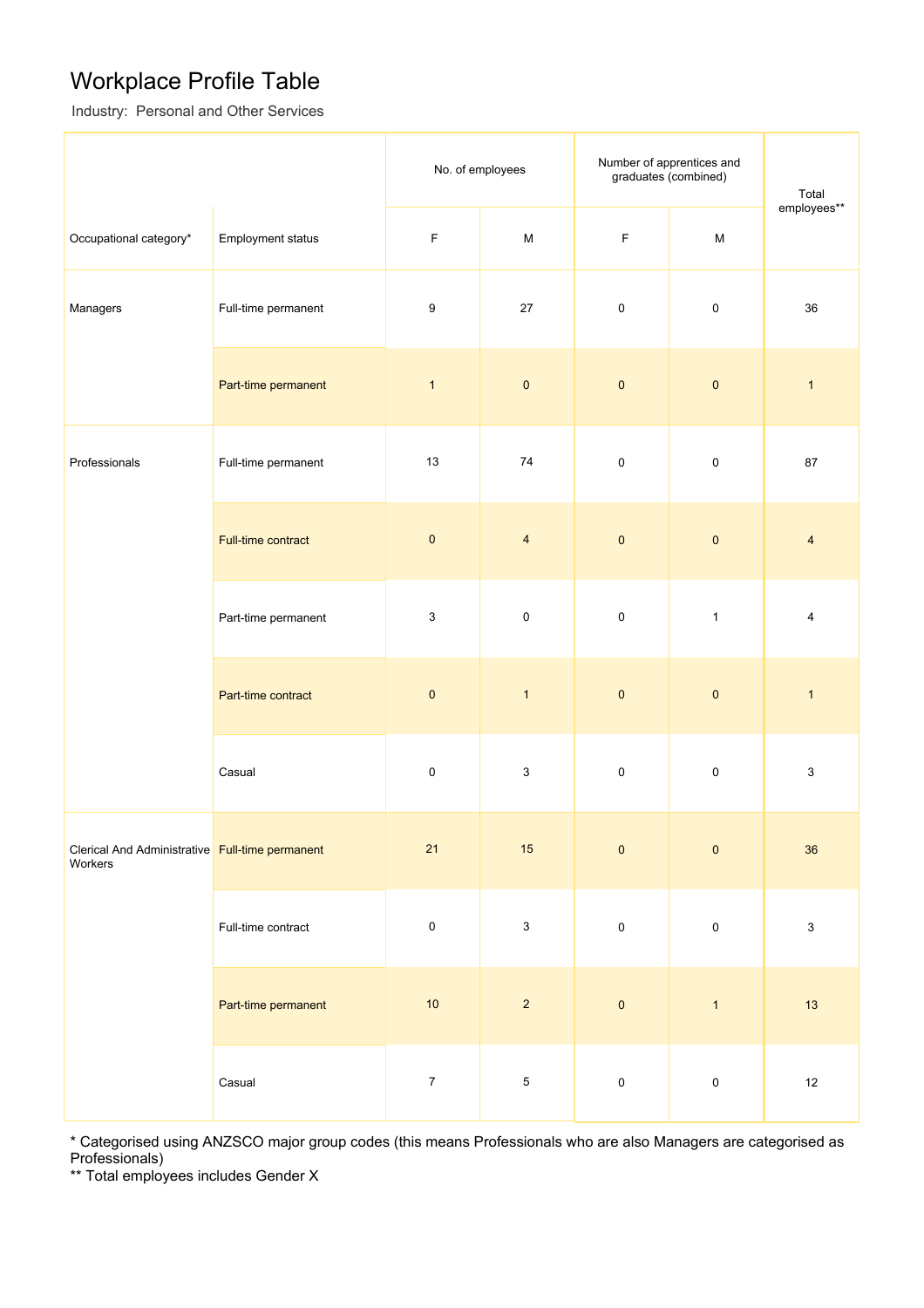## Workplace Profile Table

Industry: Personal and Other Services

|                                                                           |                                      |                     |                           | No. of employees          |                           |
|---------------------------------------------------------------------------|--------------------------------------|---------------------|---------------------------|---------------------------|---------------------------|
| Manager category                                                          | Level to CEO                         | Employment status   | $\mathsf F$               | ${\sf M}$                 | Total*                    |
| $\mathsf{CEO}% \left( \mathcal{N}\right) \equiv\mathsf{Geo}(\mathcal{N})$ | $\pmb{0}$                            | Full-time permanent | $\pmb{0}$                 | $\,6\,$                   | $\,6$                     |
| <b>KMP</b>                                                                | $-1$                                 | Full-time permanent | $\mathbf{1}$              | $\boldsymbol{9}$          | $10$                      |
|                                                                           | Full-time permanent<br>$\textbf{-2}$ |                     | $\pmb{0}$                 | $\mathsf 3$               | $\ensuremath{\mathsf{3}}$ |
|                                                                           | $-3$                                 | Full-time permanent | $\mathbf{1}$              | $\pmb{0}$                 | $\mathbf{1}$              |
| HOB                                                                       | $-1$                                 | Full-time permanent | $\ensuremath{\mathsf{3}}$ | $\ensuremath{\mathsf{3}}$ | 6                         |
| ${\sf GM}$                                                                | $\textnormal{-}2$                    | Full-time permanent | $\mathbf{1}$              | $\pmb{0}$                 | $\mathbf{1}$              |
| SM                                                                        | $\textnormal{-}2$                    | Full-time permanent | $\ensuremath{\mathsf{3}}$ | $\pmb{0}$                 | $\mathbf 3$               |
|                                                                           | $-3$                                 | Part-time permanent | $\overline{1}$            | $\pmb{0}$                 | $\mathbf{1}$              |
| OM                                                                        | $-2$                                 | Full-time permanent | $\pmb{0}$                 | $\sqrt{5}$                | $\sqrt{5}$                |
|                                                                           | $-3$                                 | Full-time permanent | $\pmb{0}$                 | $\mathbf{1}$              | $\mathbf{1}$              |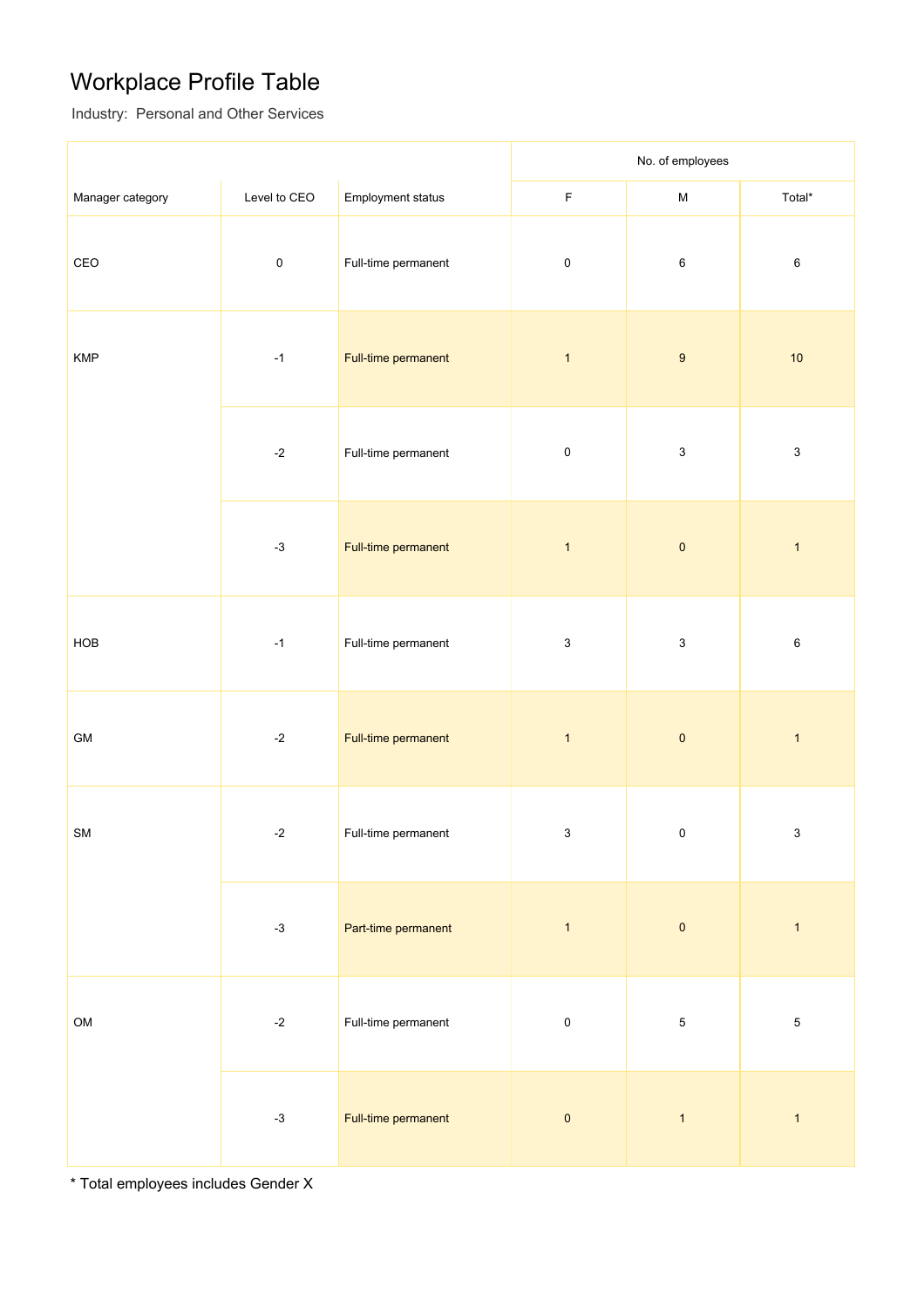## Workforce Management Statistics Table

Industry: Personal and Other Services

| Question                                                                                                   | Contract<br>Type | <b>Employment Type</b> | Manager Category | Female         | Male           | Total*         |
|------------------------------------------------------------------------------------------------------------|------------------|------------------------|------------------|----------------|----------------|----------------|
| 1. How many employees<br>were promoted?                                                                    | Full-time        | Permanent              | Non-managers     | $\overline{2}$ | 3              | $\,$ 5 $\,$    |
|                                                                                                            | Part-time        | Permanent              | Non-managers     |                | $\mathbf{1}$   | $\mathbf{1}$   |
| 2. How many employees<br>(including partners with an<br>employment contract) were<br>internally appointed? | Full-time        | Permanent              | Non-managers     | $\mathbf{1}$   | $\overline{c}$ | $\mathbf{3}$   |
|                                                                                                            | Part-time        | Permanent              | Non-managers     | $\mathbf{1}$   | $\mathbf{1}$   | $\overline{2}$ |
| 3. How many employees<br>(including partners with an<br>employment contract) were<br>externally appointed? | Full-time        | Permanent              | Managers         |                | $\overline{c}$ | $\overline{2}$ |
|                                                                                                            |                  |                        | Non-managers     | $\overline{7}$ | 11             | 18             |
|                                                                                                            | Part-time        | Permanent              | Non-managers     | $\mathbf{1}$   |                | $\mathbf{1}$   |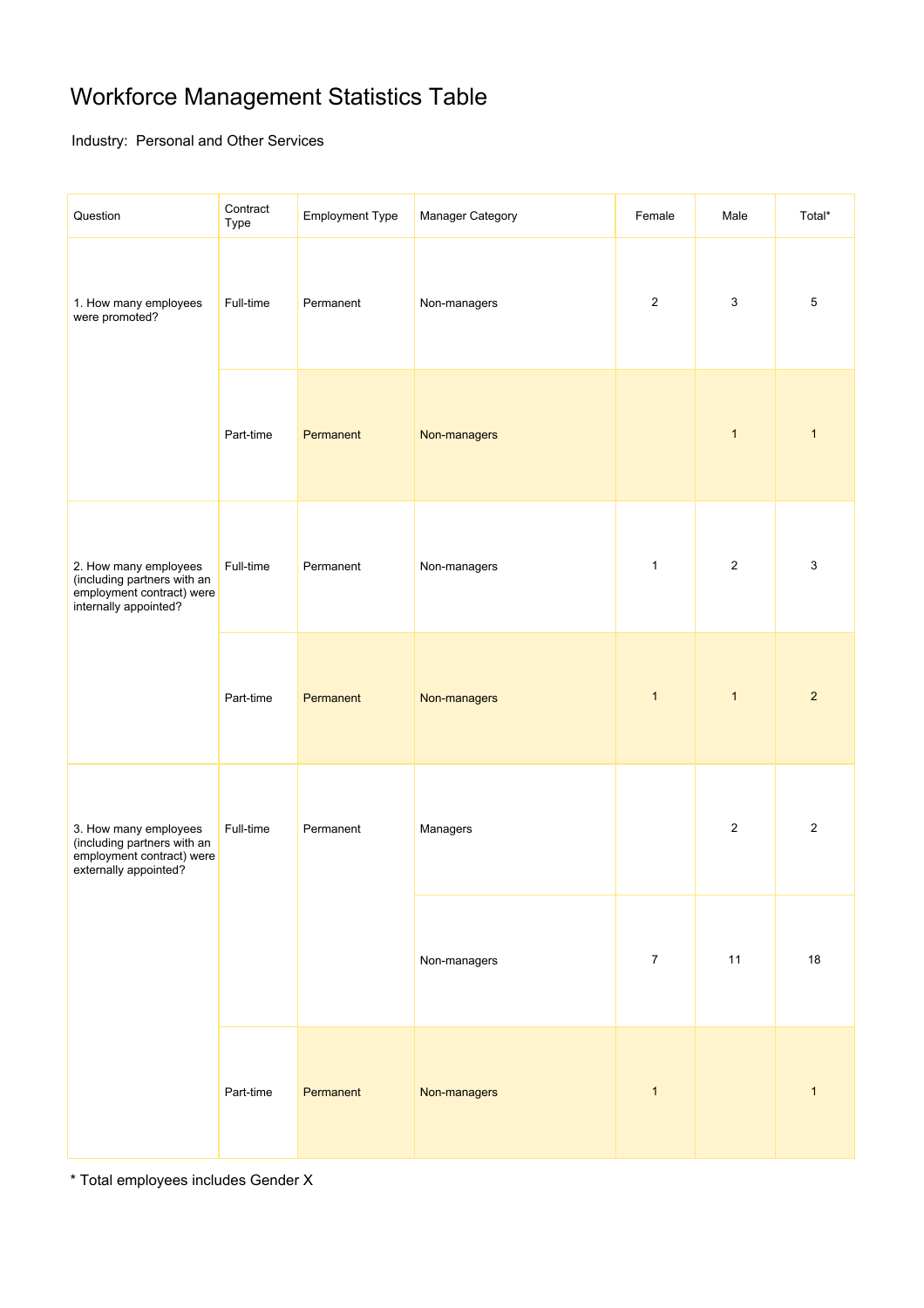## Workforce Management Statistics Table

Industry: Personal and Other Services

| Question                                                                                              | Contract<br>Type | <b>Employment Type</b> | Manager Category    | Female         | Male         | Total*         |
|-------------------------------------------------------------------------------------------------------|------------------|------------------------|---------------------|----------------|--------------|----------------|
| 4. How many employees<br>(including partners with an<br>employment contract)<br>voluntarily resigned? | Full-time        | Permanent              | CEO, KMPs, and HOBs |                | $\mathbf 2$  | $\sqrt{2}$     |
|                                                                                                       |                  | Managers               | $\sqrt{2}$          | $\mathbf{1}$   | $\mathsf 3$  |                |
|                                                                                                       |                  |                        | Non-managers        | 6              | 54           | 60             |
| 5. How many employees<br>have taken primary carer's<br>parental leave (paid and/or<br>unpaid)?        | Full-time        | Permanent              | Non-managers        | $\overline{c}$ |              | $\overline{2}$ |
| 6. How many employees<br>have taken secondary<br>carer's parental leave (paid<br>and/or unpaid)?      | Full-time        | Permanent              | Non-managers        |                | $\mathbf{1}$ | $\mathbf{1}$   |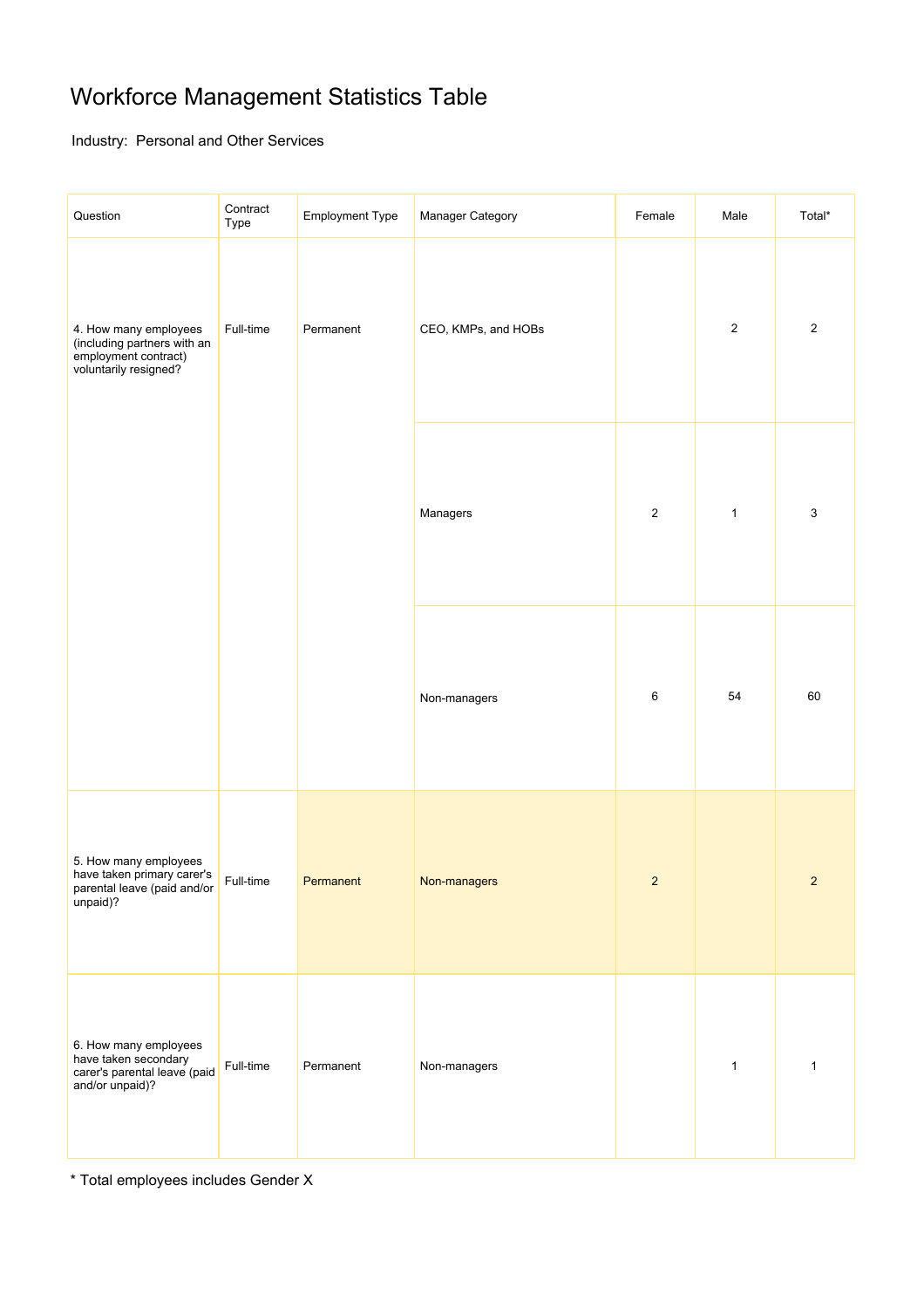## Workforce Management Statistics Table

Industry: Personal and Other Services

| Question                                                                                                                                     | Contract<br>Type | Employment Type | Manager Category | Female       | Total*       |
|----------------------------------------------------------------------------------------------------------------------------------------------|------------------|-----------------|------------------|--------------|--------------|
| 7. How many employees<br>ceased employment before<br>returning to work from<br>parental leave, regardless<br>of when the leave<br>commenced? | Full-time        | Permanent       | Non-managers     | $\mathbf{1}$ | $\mathbf{1}$ |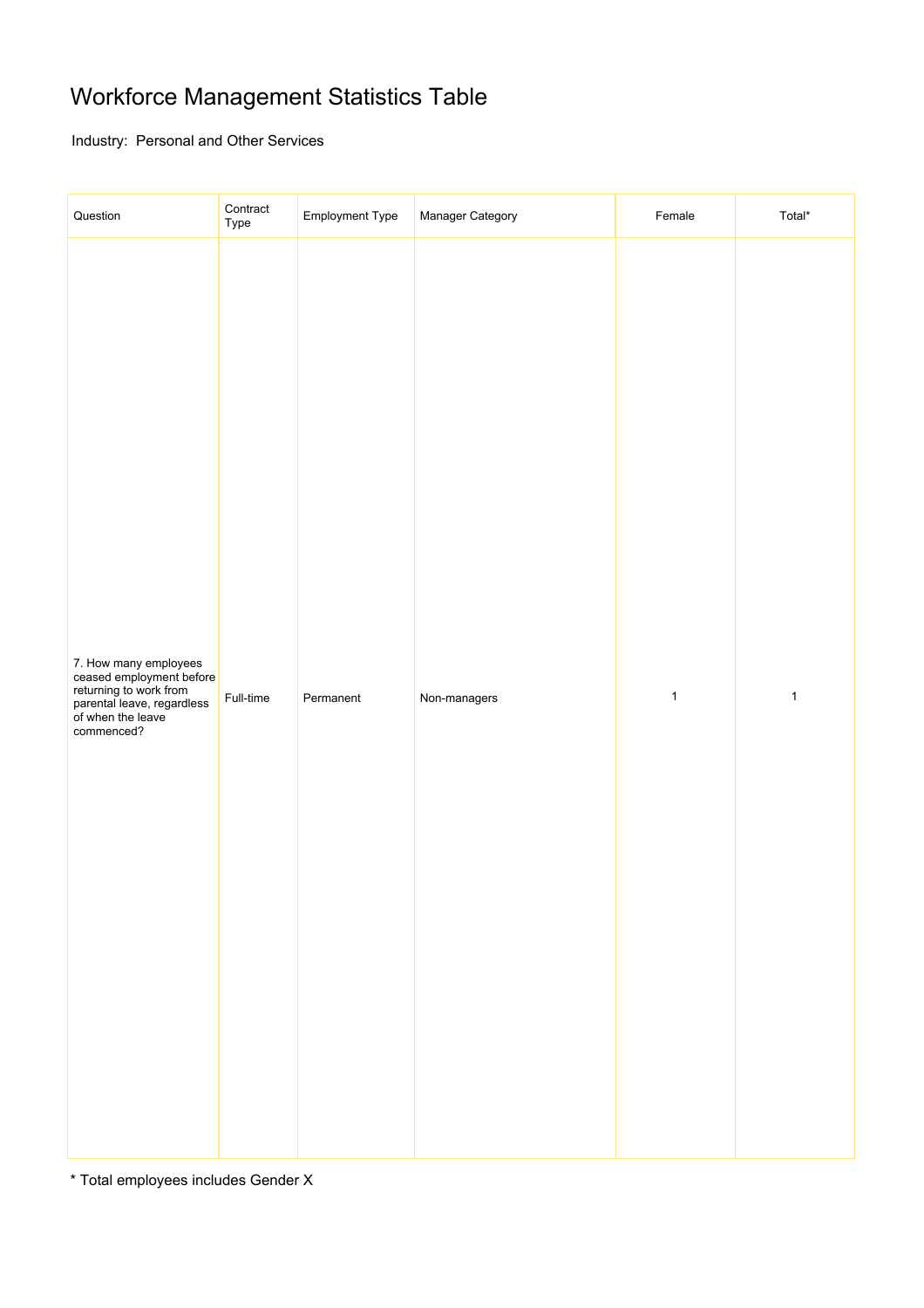

**Australian Government** 



# 2021 - 22 Gender Equality Reporting

Submitted by:

**Transport Workers Union Of Australia Federal Council (ABN:18559030246)**

**Transport Workers Union Of Australia Queensland Branch (ABN:80519643130)**

**Transport Workers Union Of Australia Sa Branch (ABN:31199452868)**

**Transport Workers Union Of New South Wales (ABN:77710588395)**

**Transport Workers Union Of Australia Victorian Branch (ABN:47634608538)**

**Transport Workers Union Of Australia Wa Branch (ABN:37494080681)**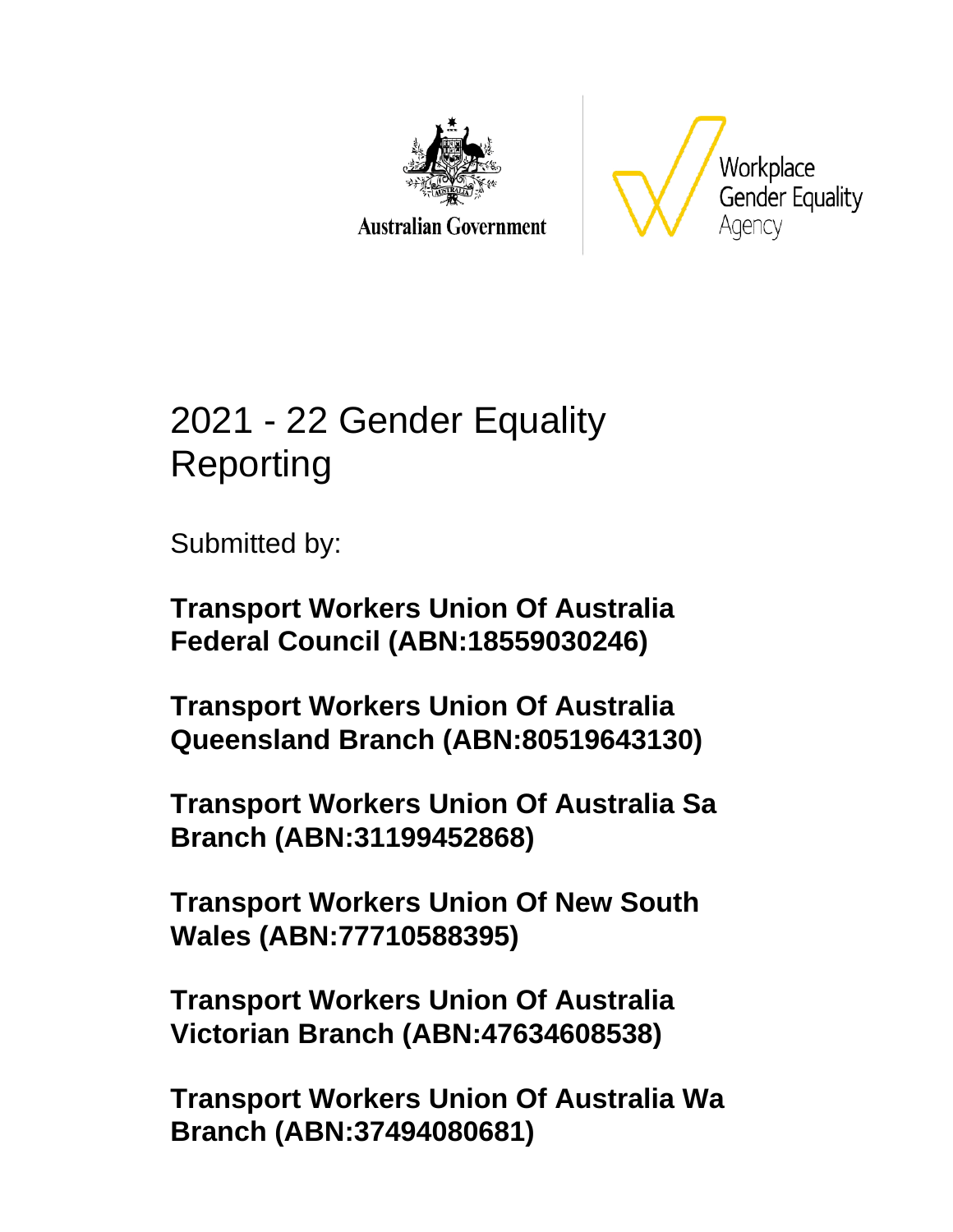Date: 2022-06-09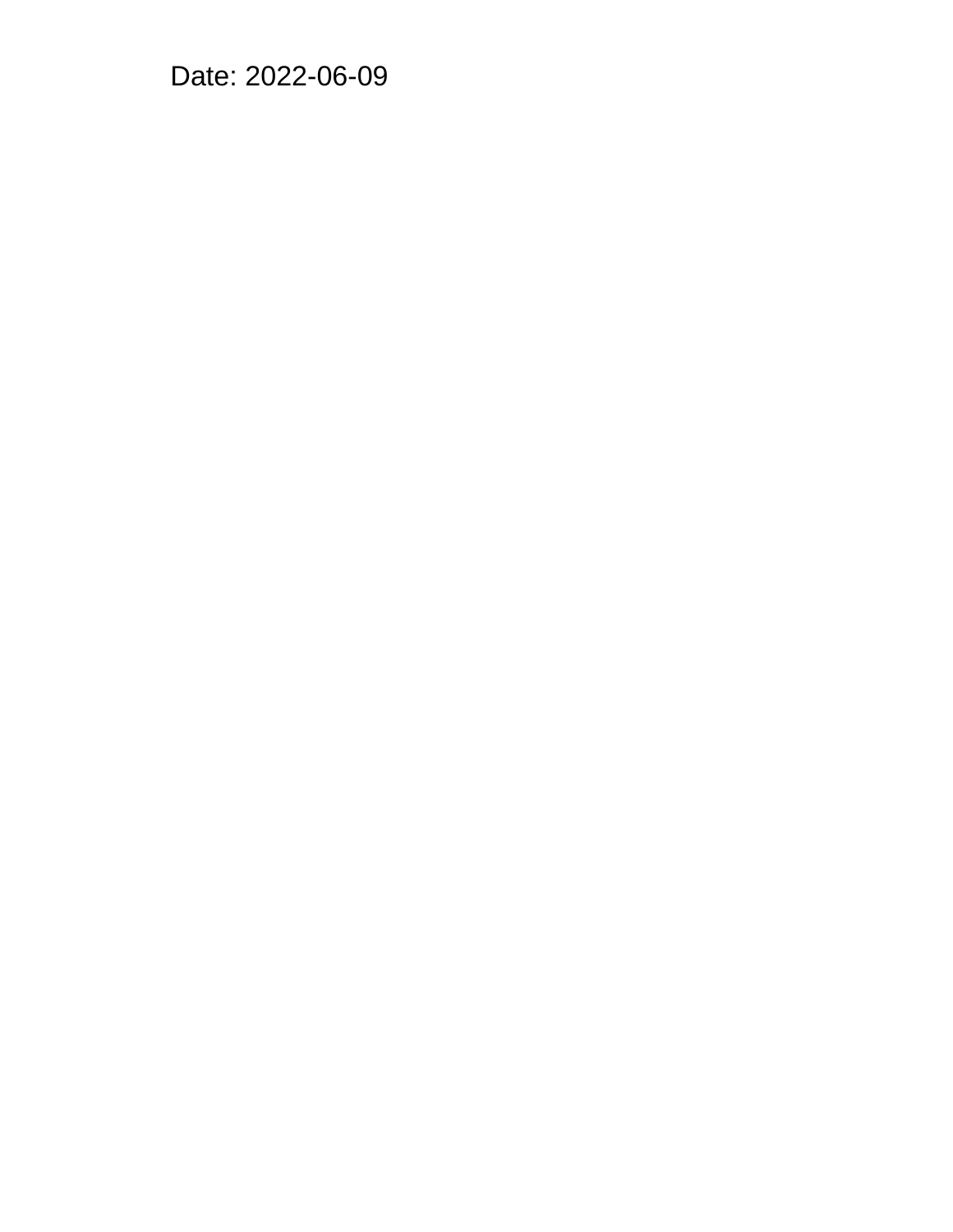# #Workplace overview

#### **Policies and strategies**

1: Do you have a formal policy and/or formal strategy in place that specifically supports gender equality in the following areas?

| Recruitment                                                            | No(Select all that apply)        |
|------------------------------------------------------------------------|----------------------------------|
| $$ No                                                                  | Insufficient resources/expertise |
| Retention                                                              | No(Select all that apply)        |
| $$ No                                                                  | Insufficient resources/expertise |
| Performance management processes                                       | No (Select all that apply)       |
| $$ No                                                                  | Insufficient resources/expertise |
| Promotions                                                             | No(Select all that apply)        |
| $$ No                                                                  | Insufficient resources/expertise |
| Talent identification/identification of high<br>potentials             | No(Select all that apply)        |
| $$ No                                                                  | Insufficient resources/expertise |
| Succession planning                                                    | No(Select all that apply)        |
| $$ No                                                                  | Insufficient resources/expertise |
| Training and development                                               | Yes(Select all that apply)       |
| $$ Yes                                                                 | <b>Strategy</b>                  |
| Key performance indicators for managers<br>relating to gender equality | No(Select all that apply)        |
| $$ No                                                                  | Insufficient resources/expertise |

2: Do you have formal policy and/or formal strategy in place that support gender equality overall? No(Select all that apply)

...No Insufficient resources/expertise

3: Does your organisation have any of the following targets to address gender equality in your workplace?

Reduce the gender pay gap Increase the number of women in leadership positions Increase the number of women in male-dominated roles

4: If your organisation would like to provide additional information relating to your gender equality policies and strategies, please do so below.

**Governing bodies**

Transport Workers Union Of Australia Federal Council

| 1: Does this organisation have a governing |  |
|--------------------------------------------|--|
| body?                                      |  |

Yes(Provide further details on the governing body(ies) and its composition)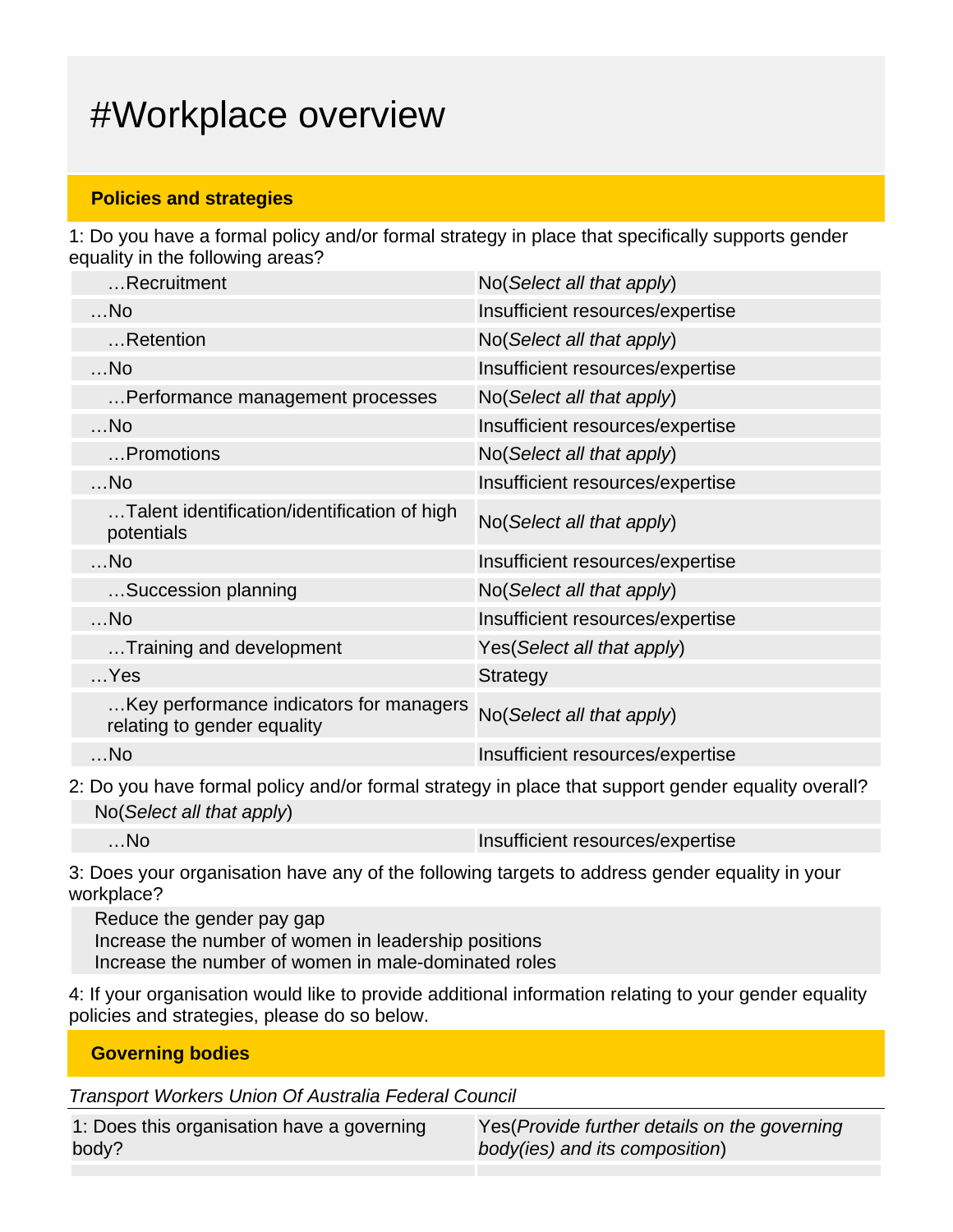| 1.1: What is the name of your governing body?                                                                                     | <b>National Council</b>          |  |  |  |
|-----------------------------------------------------------------------------------------------------------------------------------|----------------------------------|--|--|--|
| 1.2: What type of governing body does this<br>organisation have?                                                                  | Council                          |  |  |  |
| 1.3: How many members are on the governing<br>body and who holds the predominant Chair<br>position?                               |                                  |  |  |  |
| Chairs                                                                                                                            |                                  |  |  |  |
| Female                                                                                                                            |                                  |  |  |  |
| Male                                                                                                                              | 1                                |  |  |  |
| Non-binary                                                                                                                        |                                  |  |  |  |
| Members                                                                                                                           |                                  |  |  |  |
| Female                                                                                                                            | $\overline{4}$                   |  |  |  |
| Male                                                                                                                              | 18                               |  |  |  |
| Non-binary                                                                                                                        | $\overline{0}$                   |  |  |  |
| 1.4: Do you have a formal selection policy<br>and/or formal selection strategy for this<br>organisation's governing body members? | Yes (Select all that apply)      |  |  |  |
|                                                                                                                                   | Policy                           |  |  |  |
| 1.5: Has a target been set to increase the<br>representation of women on this governing<br>body?                                  | No(Select all that apply)        |  |  |  |
|                                                                                                                                   | Insufficient resources/expertise |  |  |  |
| 1.6: Do you have a formal policy and/or formal<br>strategy in place on the gender composition of<br>your governing body?          | Yes (Select all that apply.)     |  |  |  |
|                                                                                                                                   | Policy                           |  |  |  |
| Transport Workers Union Of Australia Queensland Branch                                                                            |                                  |  |  |  |
| Transport Workers Union Of Australia Sa Branch                                                                                    |                                  |  |  |  |
| <b>Transport Workers Union Of New South Wales</b>                                                                                 |                                  |  |  |  |
| Transport Workers Union Of Australia Victorian Branch                                                                             |                                  |  |  |  |
| Transport Workers Union Of Australia Wa Branch                                                                                    |                                  |  |  |  |

2: If your organisation would like to provide additional information relating to governing bodies and gender equality in your workplace, do so below.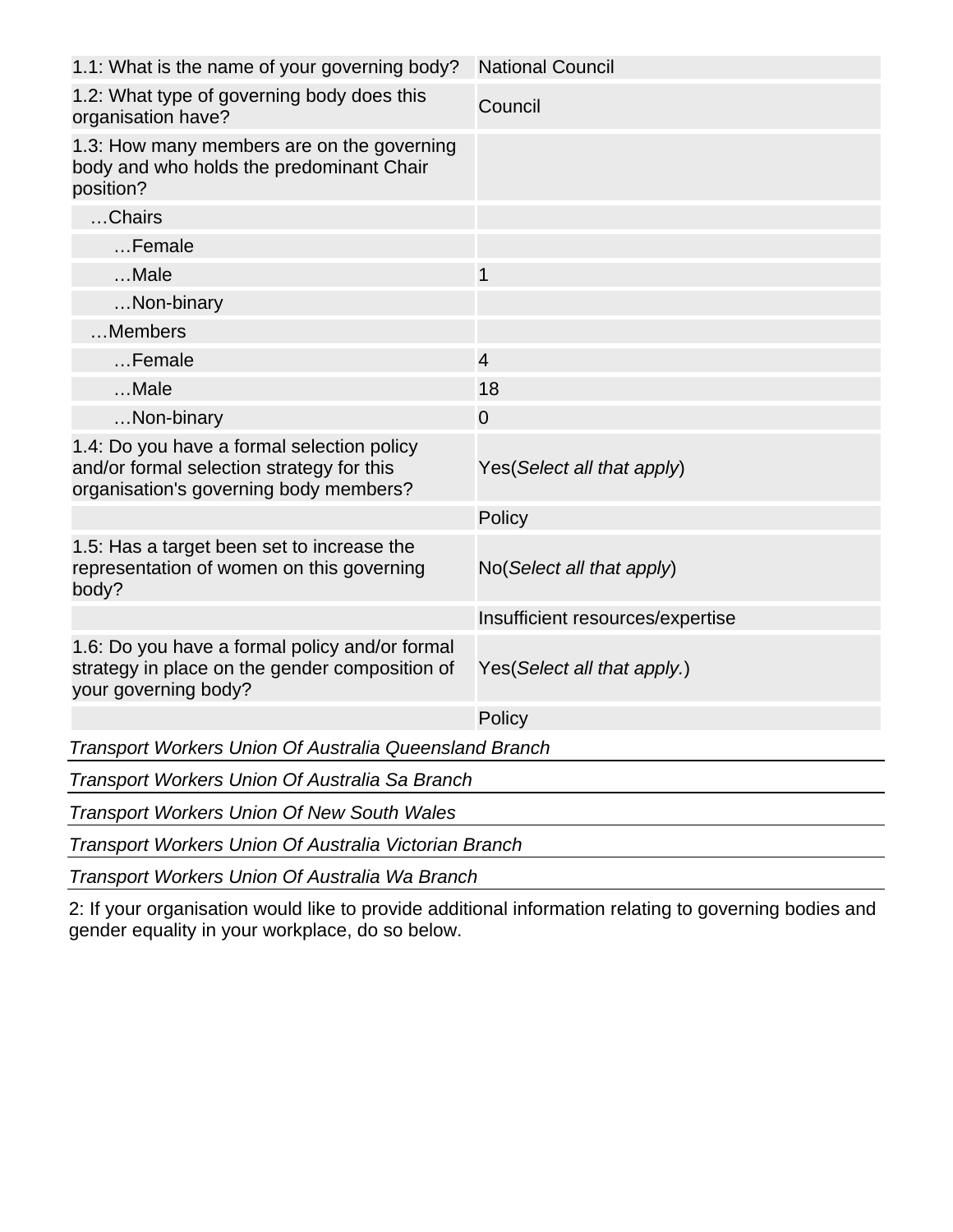# #Action on gender equality

#### **Gender pay gaps**

1: Do you have a formal policy and/or formal strategy on remuneration generally? No(Select all that apply)

...No and the non-award employees paid market rate

2: What was the snapshot date used for your Workplace Profile? 31-Mar-2022

#### **Employer action on pay equity**

1: Have you analysed your payroll to determine if there are any remuneration gaps between women and men (e.g. conducted a gender pay gap analysis)?

Yes(Provide further details on the most recent gender remuneration gap analysis that was undertaken.)

| 1.1: When was the most recent gender<br>remuneration gap analysis undertaken?          | Other (provide details)                                                                                       |
|----------------------------------------------------------------------------------------|---------------------------------------------------------------------------------------------------------------|
| Other (provide details)                                                                | Ongoing                                                                                                       |
| 1.2: Did you take any actions as a result of<br>your gender remuneration gap analysis? | Yes (Select all that apply)                                                                                   |
| 1.2: Did you take any actions as a result of your<br>gender remuneration gap analysis? | Identified cause/s of the gaps<br>Analysed commencement salaries by gender to<br>ensure there are no pay gaps |
| Yes                                                                                    | Corrected like-for-like gaps                                                                                  |

3: If your organisation would like to provide additional information relating to employer action on pay equity in your workplace, please do so below.

#### **Employee consultation**

1: Have you consulted with employees on issues concerning gender equality in your workplace during the reporting period?

No(Select all that apply)

…No Insufficient resources/expertise

2: Do you have a formal policy and/or formal strategy in place on consulting employees about gender equality?

…No Insufficient resources/expertise

- 3: On what date did your organisation share your previous year's public reports with employees? 13-Aug-2021
- 4: Does your organisation have shareholders?
	- No

No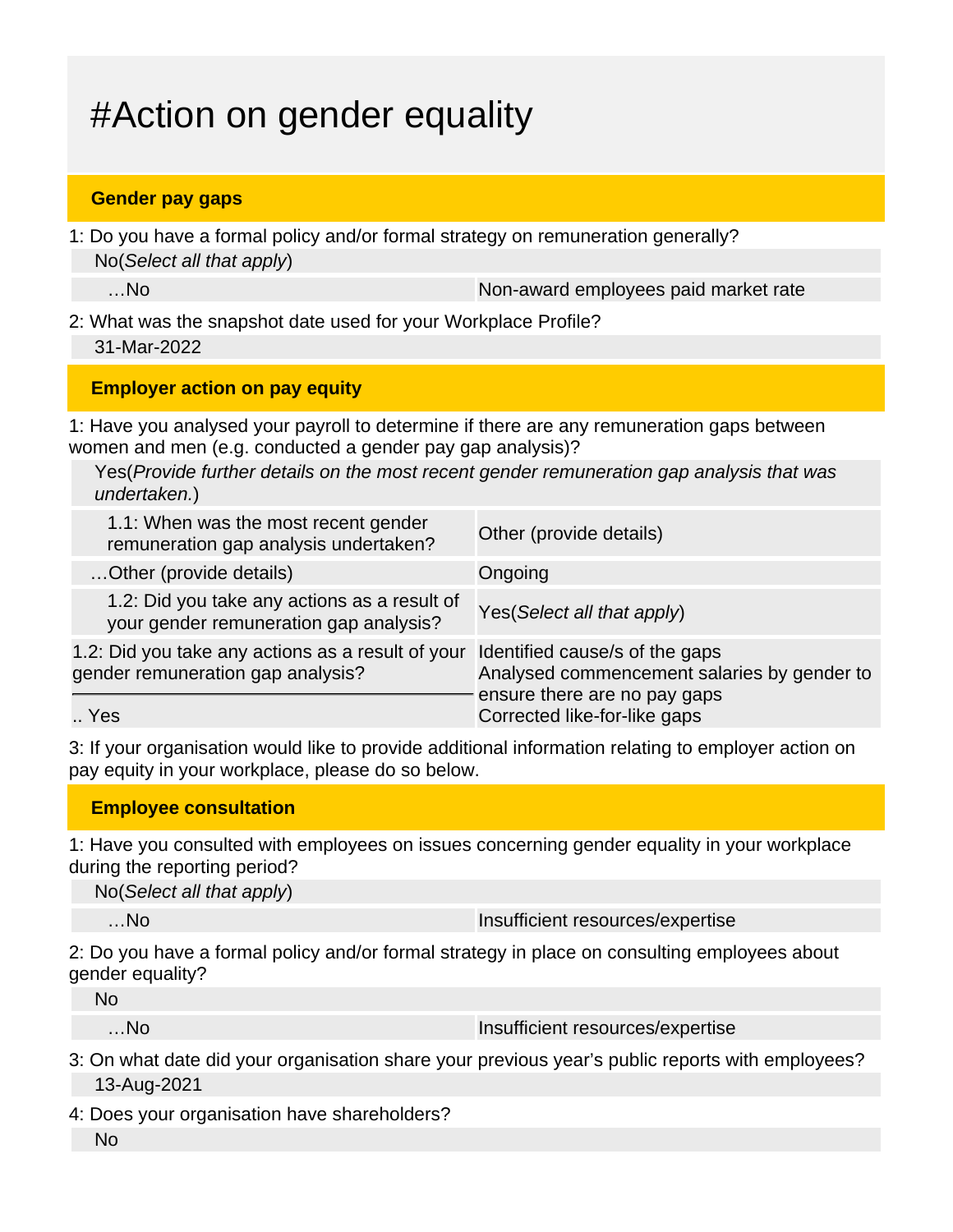5: Have you shared previous Executive Summary and Benchmark reports with the governing body?

Don't know

6: If your organisation would like to provide additional information relating to employee consultation on gender equality in your workplace, please do so below.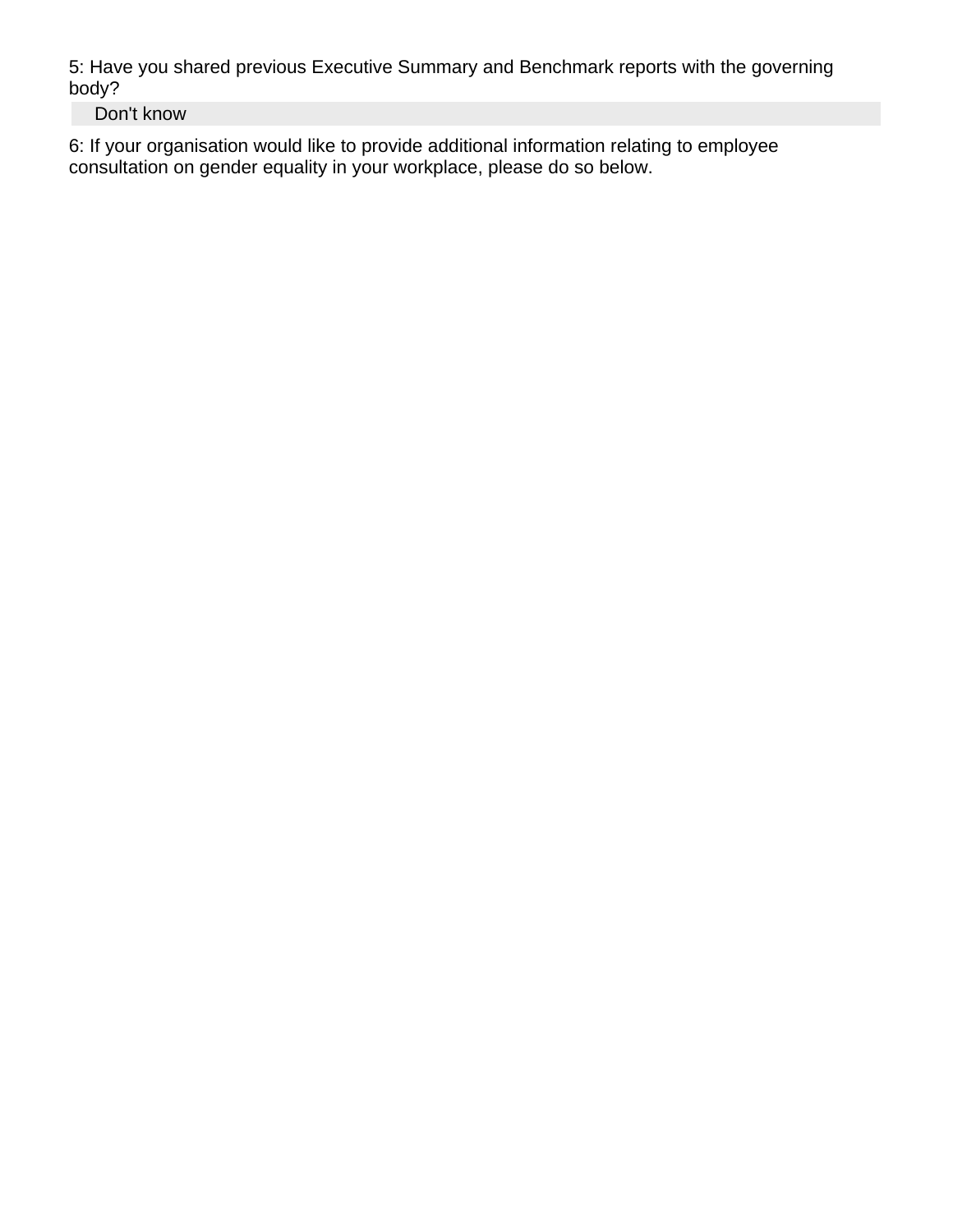## #Flexible work

#### **Flexible working**

1: Do you have a formal policy and/or formal strategy on flexible working arrangements? Yes(Select all that apply)

| $$ Yes                                                                                          | <b>Strategy</b>           |
|-------------------------------------------------------------------------------------------------|---------------------------|
| A business case for flexibility has been<br>established and endorsed at the leadership<br>level | No(Select all that apply) |
| $$ No                                                                                           | Other (provide details)   |
| Other (provide details)                                                                         | Strategy utilised         |
| Leaders are visible role models of flexible<br>working                                          | Yes                       |
| Flexible working is promoted throughout<br>the organisation                                     | Yes                       |
| Targets have been set for engagement in<br>flexible work                                        | No(Select all that apply) |
| $$ No                                                                                           | Other (provide details)   |
| Other (provide details)                                                                         | <b>Strategy Utilised</b>  |
| Targets have been set for men's<br>engagement in flexible work                                  | No(Select all that apply) |
| $$ No                                                                                           | Other (provide details)   |
| Other (provide details)                                                                         | <b>Strategy Utilised</b>  |
| Leaders are held accountable for improving Yes<br>workplace flexibility                         |                           |
| Manager training on flexible working is<br>provided throughout the organisation                 | No(Select all that apply) |
| $$ No                                                                                           | Other (provide details)   |
| Other (provide details)                                                                         | <b>Strategy Utilised</b>  |
| Employee training is provided throughout<br>the organisation                                    | Yes                       |
| Team-based training is provided<br>throughout the organisation                                  | Yes                       |
| Employees are surveyed on whether they<br>have sufficient flexibility                           | No(Select all that apply) |
| $$ No                                                                                           | Other (provide details)   |
| Other (provide details)                                                                         | <b>Strategy Utilised</b>  |
| The organisation's approach to flexibility is<br>integrated into client conversations           | No(Select all that apply) |
|                                                                                                 |                           |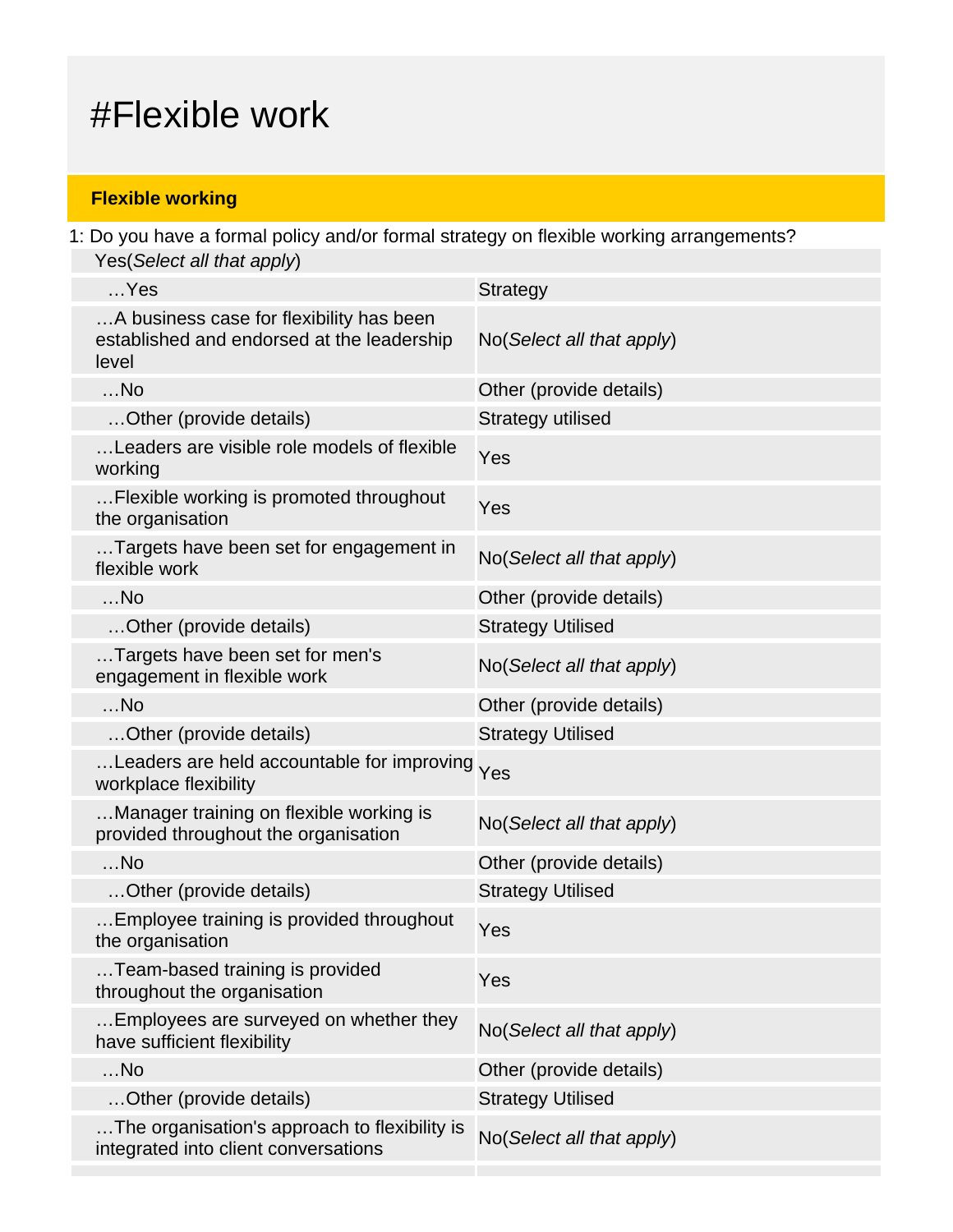| $$ No                                                                                                            | Not aware of the need                                                           |
|------------------------------------------------------------------------------------------------------------------|---------------------------------------------------------------------------------|
| The impact of flexibility is evaluated (e.g.<br>reduced absenteeism, increased employee<br>engagement)           | No(Select all that apply)                                                       |
| $$ No                                                                                                            | Insufficient resources/expertise                                                |
| Metrics on the use of, and/or the impact of,<br>flexibility measures are reported to key<br>management personnel | No(Select all that apply)                                                       |
| $$ No                                                                                                            | Insufficient resources/expertise                                                |
| Metrics on the use of, and/or the impact of,<br>flexibility measures are reported to the<br>governing body       | No(Select all that apply)                                                       |
| $$ No                                                                                                            | Insufficient resources/expertise                                                |
| 2: Do you offer any of the following flexible working options to MANAGERS in your workplace?                     |                                                                                 |
| Flexible hours of work                                                                                           | Yes(Select one option only)                                                     |
| $$ Yes                                                                                                           | SAME options for women and men(Select all<br>that apply)                        |
| SAME options for women and men                                                                                   | Informal options are available                                                  |
| Compressed working weeks                                                                                         | No(You may specify why the above option is not<br>available to your employees.) |
| $$ No                                                                                                            | Other (provide details)                                                         |
| Other (provide details)                                                                                          | N/A                                                                             |
| Time-in-lieu                                                                                                     | Yes(Select one option only)                                                     |
| $$ Yes                                                                                                           | SAME options for women and men(Select all<br>that apply)                        |
| SAME options for women and men                                                                                   | Informal options are available                                                  |
| .Telecommuting (e.g. working from home)                                                                          | Yes(Select one option only)                                                     |
| $$ Yes                                                                                                           | SAME options for women and men(Select all<br>that apply)                        |
| SAME options for women and men                                                                                   | Informal options are available                                                  |
| Part-time work                                                                                                   | Yes(Select one option only)                                                     |
| $$ Yes                                                                                                           | SAME options for women and men(Select all<br>that apply)                        |
| SAME options for women and men                                                                                   | Informal options are available                                                  |
| Job sharing                                                                                                      | No(You may specify why the above option is not<br>available to your employees.) |
| $$ No                                                                                                            | Other (provide details)                                                         |
| Other (provide details)                                                                                          | N/A                                                                             |
| Carer's leave                                                                                                    | Yes(Select one option only)                                                     |
| $$ Yes                                                                                                           | SAME options for women and men(Select all<br>that apply)                        |
| SAME options for women and men                                                                                   | Informal options are available                                                  |
|                                                                                                                  |                                                                                 |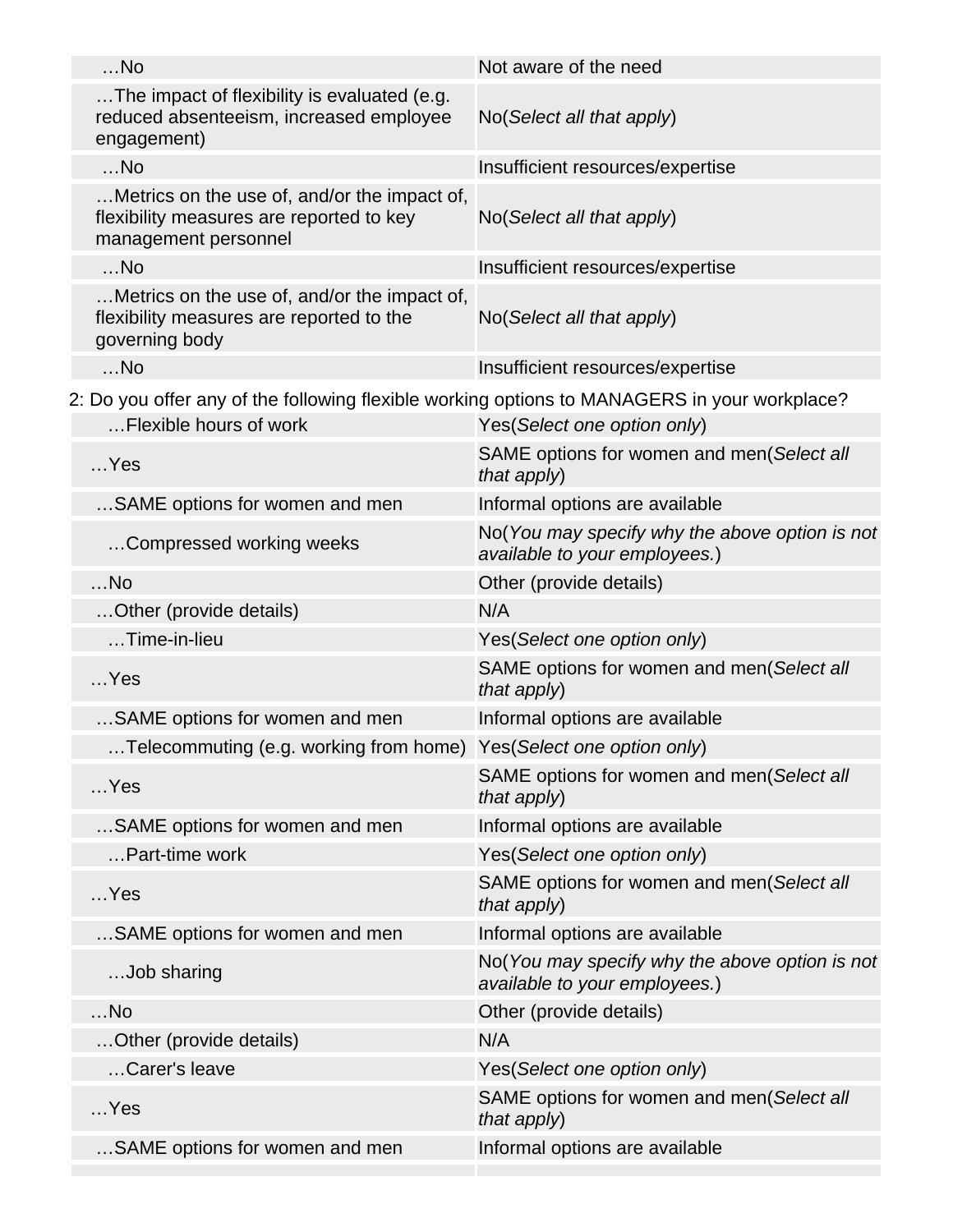| Purchased leave                | No(You may specify why the above option is not<br>available to your employees.) |
|--------------------------------|---------------------------------------------------------------------------------|
| $$ No                          | Not aware of the need                                                           |
| Unpaid leave                   | Yes (Select one option only)                                                    |
| $$ Yes                         | SAME options for women and men(Select all<br>that apply)                        |
| SAME options for women and men | Informal options are available                                                  |

3: Are your flexible working arrangement options for NON-MANAGERS the same as the options for managers above?

Yes

4: Has your organisation implemented an 'all roles flex' approach to flexible work? Don't know / Not applicable

5: Did you see an increase, overall, in the approval of FORMAL flexible working arrangements for your workforce during the 2021-22 reporting period?

Yes, for both women and men

6: If your workplace includes hybrid teams (i.e. some employees in a team work remotely while other employees in a team work at the organisation's usual workplace), have any of the following measures been utilised to ensure the fair treatment of all employees regardless of work location?

Not applicable

7: If your organisation would like to provide additional information relating to flexible working and gender equality in your workplace, including specific changes due to the impact of the COVID-19 pandemic on your workplace, please do so below.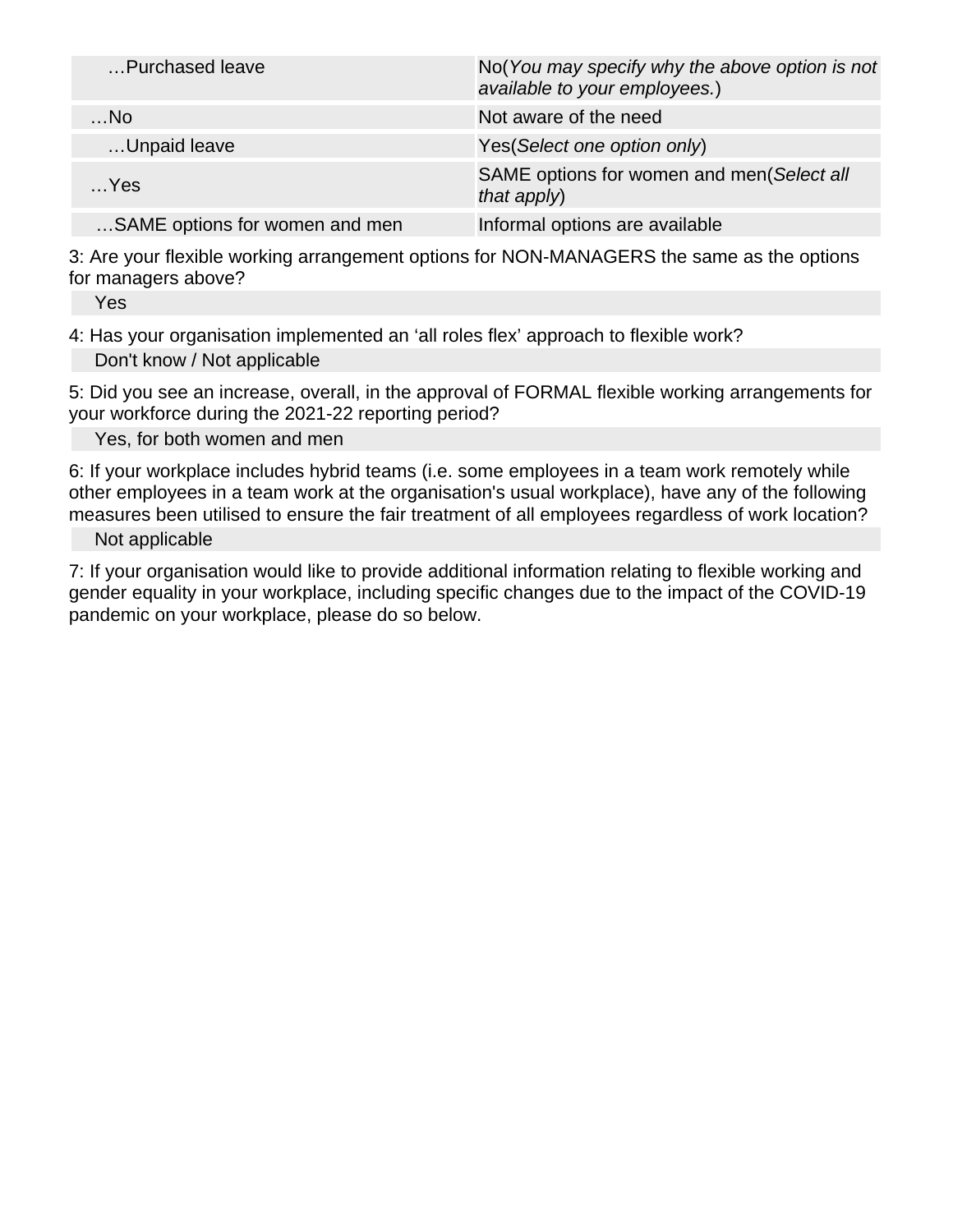# #Employee support

#### **Paid parental leave**

1: Do you provide employer funded paid parental leave regardless of carer's status (i.e. primary/secondary) in addition to any government funded parental leave scheme?

Yes, we offer employer funded parental leave that is gender equal (without using the primary/secondary carer definition)

| 1.1: Please indicate whether your<br>employer-funded paid parental leave is<br>available to:                                                                               | All, regardless of gender                     |
|----------------------------------------------------------------------------------------------------------------------------------------------------------------------------|-----------------------------------------------|
| 1.2: Please indicate whether your<br>employer-funded paid parental leave<br>covers:                                                                                        | <b>Birth</b><br>Adoption<br><b>Stillbirth</b> |
| 1.3: How do you pay employer funded paid<br>parental leave?                                                                                                                | Paying the employee's full salary             |
| 1.4: Do you pay superannuation<br>contribution to your carers while they are on Yes, on employer funded parental leave<br>parental leave?                                  |                                               |
| 1.5: How many weeks (minimum) of<br>employer funded paid parental leave is<br>provided?                                                                                    | 8                                             |
| 1.6: What proportion of your total workforce<br>has access to employer funded paid<br>parental leave, including casuals?                                                   | 91-100%                                       |
| 1.7: Do you require carers to work for the<br>organisation for a certain amount of time (a<br>qualifying period) before they can access<br>employer funded parental leave? | Yes                                           |
| 1.7.1: How long is the qualifying period?                                                                                                                                  | 12                                            |
| 1.8: Do you require carers to take employer<br>funded paid parental leave within a certain<br>time period after the birth, adoption,<br>surrogacy and/or stillbirth?       | <b>No</b>                                     |

2: If your organisation would like to provide additional information relating to paid parental leave and gender equality in your workplace, please do so below.

#### **Support for carers**

1: Do you have a formal policy and/or formal strategy to support employees with family or caring responsibilities?

Yes(Select all that apply)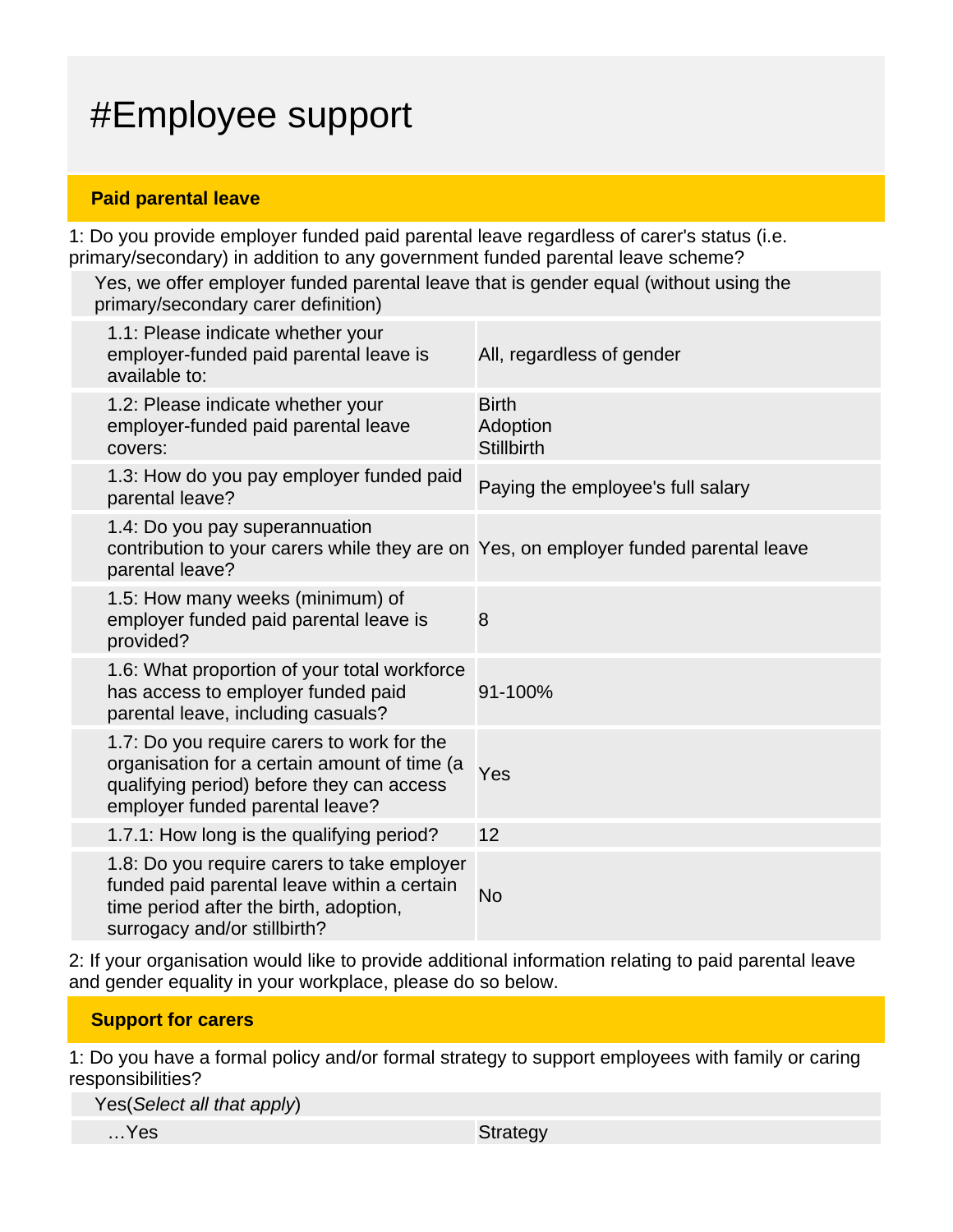2: Do you offer any of the following support mechanisms for employees with family or caring responsibilities?

| Employer subsidised childcare                                                                    | No(You may specify why the above support<br>mechanism is not available to your employees.) |
|--------------------------------------------------------------------------------------------------|--------------------------------------------------------------------------------------------|
| $$ No                                                                                            | Insufficient resources/expertise                                                           |
| On-site childcare                                                                                | No(You may specify why the above support<br>mechanism is not available to your employees.) |
| $$ No                                                                                            | Insufficient resources/expertise                                                           |
| Breastfeeding facilities                                                                         | No(You may specify why the above support<br>mechanism is not available to your employees.) |
| $$ No                                                                                            | Insufficient resources/expertise                                                           |
| Childcare referral services                                                                      | No(You may specify why the above support<br>mechanism is not available to your employees.) |
| $$ No                                                                                            | Insufficient resources/expertise                                                           |
| Internal support networks for parents                                                            | Yes (Please indicate the availability of this<br>support mechanism.)                       |
| $$ Yes                                                                                           | Available at ALL worksites                                                                 |
| Return to work bonus (only select if this<br>bonus is not the balance of paid parental<br>leave) | No(You may specify why the above support<br>mechanism is not available to your employees.) |
| $$ No                                                                                            | Insufficient resources/expertise                                                           |
| Information packs for new parents and/or<br>those with elder care responsibilities               | No(You may specify why the above support<br>mechanism is not available to your employees.) |
| $$ No                                                                                            | Insufficient resources/expertise                                                           |
| Referral services to support employees<br>with family and/or caring responsibilities             | Yes (Please indicate the availability of this<br>support mechanism.)                       |
| $$ Yes                                                                                           | Available at ALL worksites                                                                 |
| Targeted communication mechanisms<br>(e.g. intranet/forums)                                      | No(You may specify why the above support<br>mechanism is not available to your employees.) |
| No                                                                                               | Insufficient resources/expertise                                                           |
| Support in securing school holiday care                                                          | No(You may specify why the above support<br>mechanism is not available to your employees.) |
| $$ No                                                                                            | Insufficient resources/expertise                                                           |
| Coaching for employees on returning to<br>work from paid parental leave                          | No(You may specify why the above support<br>mechanism is not available to your employees.) |
| No                                                                                               | Insufficient resources/expertise                                                           |
| Parenting workshops targeting mothers                                                            | No(You may specify why the above support<br>mechanism is not available to your employees.) |
| $$ No                                                                                            | Insufficient resources/expertise                                                           |
| Parenting workshops targeting fathers                                                            | No(You may specify why the above support<br>mechanism is not available to your employees.) |
| $$ No                                                                                            | Insufficient resources/expertise                                                           |
| Other (provide details)                                                                          | <b>No</b>                                                                                  |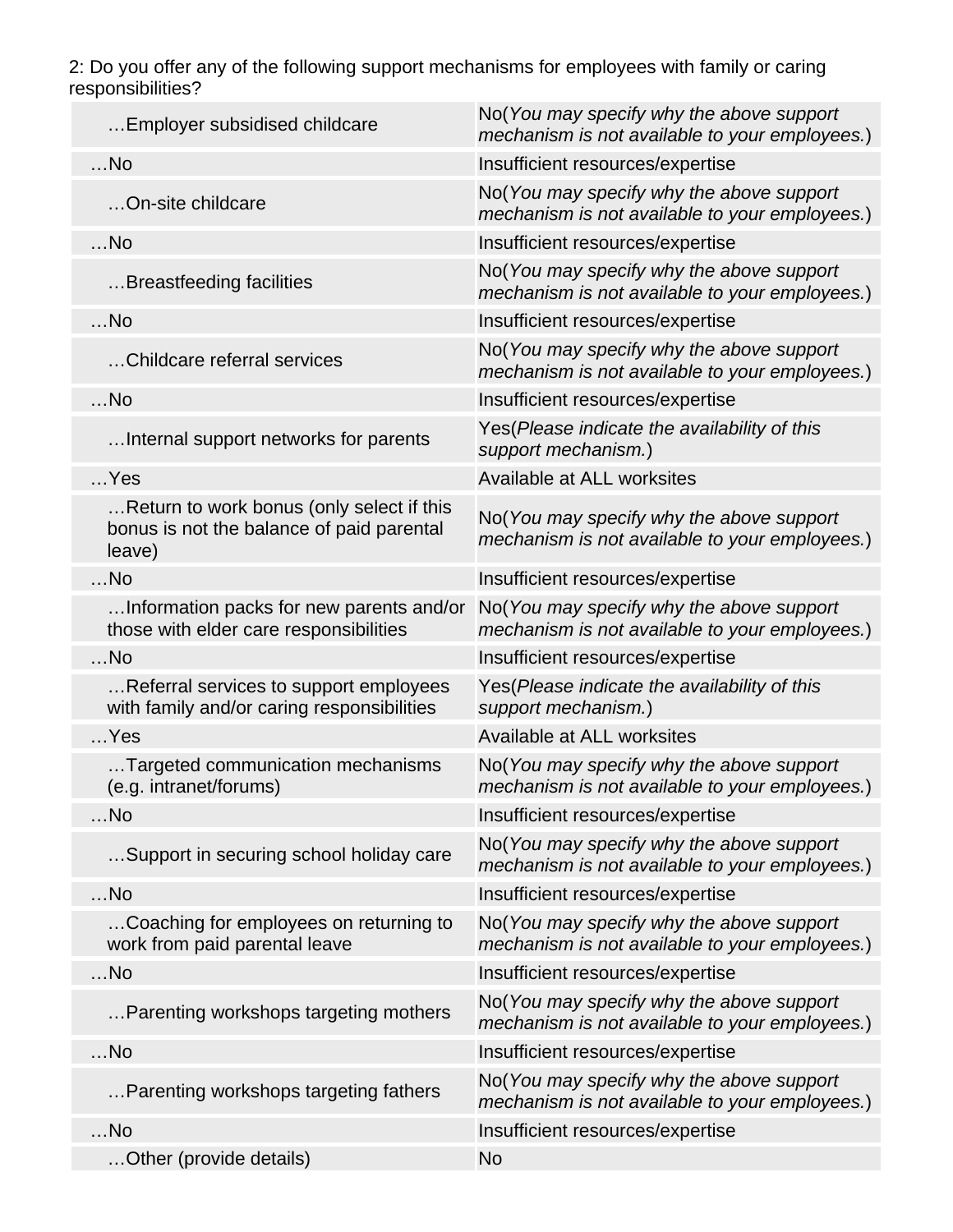3: If your organisation would like to provide additional information relating to support for carers in your workplace, please do so below.

#### **Sex-based harassment and discrimination**

1: Do you have a formal policy and/or formal strategy on sex-based harassment and discrimination prevention?

| Yes (Select all that apply)                                                                                                                       |        |  |
|---------------------------------------------------------------------------------------------------------------------------------------------------|--------|--|
| $$ Yes                                                                                                                                            | Policy |  |
| 1.1: Do you provide a grievance process in<br>any sex-based harasssment and<br>discrimination prevention formal policy<br>and/or formal strategy? | Yes    |  |

2: Do you provide training on sex-based harassment and discrimination prevention to the following groups?

| All managers  | Yes (Please indicate how often is this training<br>provided (select all that apply):) |
|---------------|---------------------------------------------------------------------------------------|
| $$ Yes        | Every one-to-two years                                                                |
| All employees | Yes(Please indicate how often is this training<br>provided (select all that apply):)  |
| …Yes.         | At induction                                                                          |

3: If your organisation would like to provide additional information relating to sex-based harassment and discrimination, please do so below.

#### **Family or domestic violence**

1: Do you have a formal policy and/or formal strategy to support employees who are experiencing family or domestic violence?

Yes(Select all that apply)

| $$ Yes | Strategy |
|--------|----------|
|        | Policy   |

2: Other than a formal policy and/or formal strategy, do you have the following support mechanisms in place to support employees who are experiencing family or domestic violence?

| Employee assistance program (including<br>access to psychologist, chaplain or<br>counsellor) | Yes                              |
|----------------------------------------------------------------------------------------------|----------------------------------|
| Training of key personnel                                                                    | No(Select all that apply)        |
| $$ No                                                                                        | Insufficient resources/expertise |
| A domestic violence clause is in an<br>enterprise agreement or workplace<br>agreement        | No(Select all that apply)        |
| $$ No                                                                                        | Other (provide details)          |
| Other (provide details)                                                                      | N/A                              |
| Workplace safety planning                                                                    | No(Select all that apply)        |
| $$ No                                                                                        | Insufficient resources/expertise |
|                                                                                              |                                  |